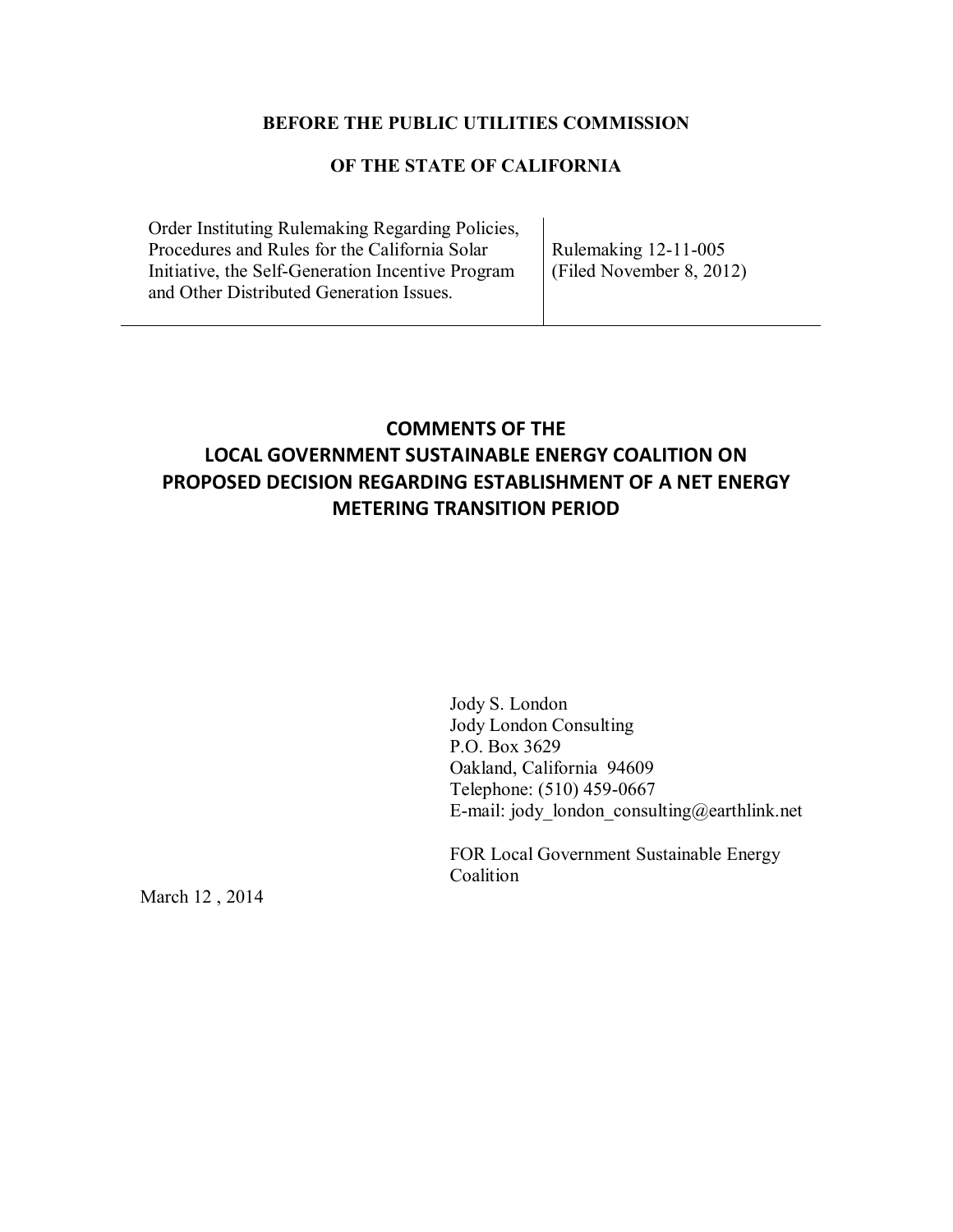# **Table of Contents**

| II. PUBLIC AGENCIES REQUIRE A LONGER TRANSITION PERIOD1    |  |
|------------------------------------------------------------|--|
| III. THE COMMISSION SHOULD ADDRESS THE INCLUSION OF ENERGY |  |
|                                                            |  |
|                                                            |  |

ATTACHMENT A: Letter from the City of Santa Monica

ATTACHMENT B: Recommended Changes to Findings of Fact, Conclusions of Law, and Ordering Paragraphs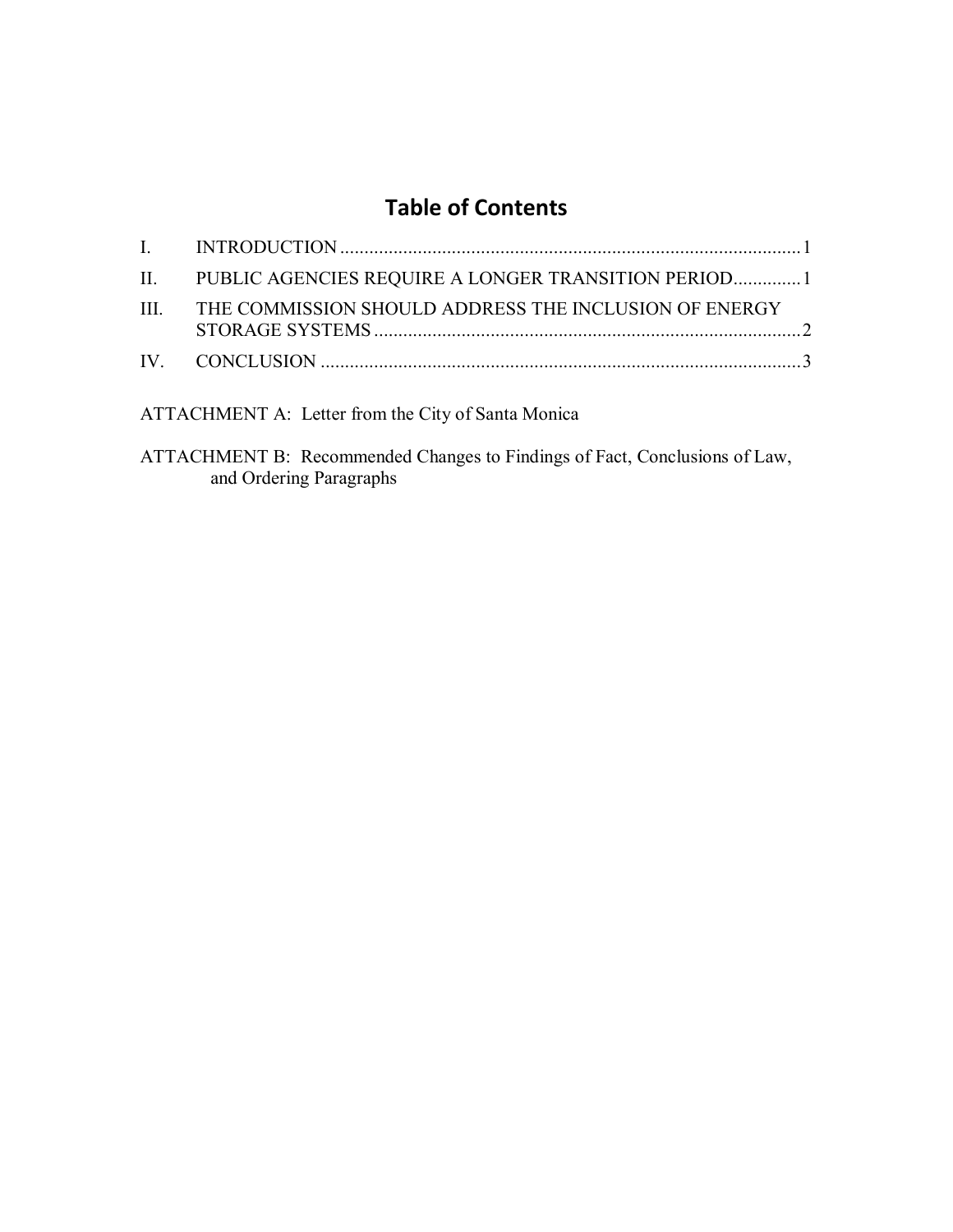#### <span id="page-2-0"></span>**I. INTRODUCTION**

 $\overline{a}$ 

In accordance with the Rules of Practice and Procedure of the California Public Utilities Commission's ("Commission") the Local Government Sustainable Energy Coalition<sup>1</sup> ("LGSEC") submits these Comments on the Proposed Decision regarding the first phase of implementation of Assembly Bill 327 (2013). The LGSEC generally supports the Proposed Decision and urges the Commission to adopt it, with the modification noted below.

## <span id="page-2-1"></span>**II. PUBLIC AGENCIES REQUIRE A LONGER TRANSITION PERIOD**

There is one area where the Proposed Decision can be improved. This is the transition period for distributed generation systems installed either before July 2017 or achievement of the net energy metering ("NEM") cap. The Proposed Decision finds 20 years to be reasonable. While a 20 year transition period may be workable for private entities that are eligible for tax credits or accelerated depreciation, it could leave public agencies in a detrimental situation where they are not able to recover the cost of investing in a distributed generation system. As the LGSEC indicated in our reply comments on the staff report, "The transition period to be established by the Commission pursuant to AB 327 should be applied to preserve the *expected savings* which formed the basis of the public agency's decision to undertake a NEM project and, thereby, ensure that public agencies are not penalized for undertaking the resource intensive process of building a NEM project." 2

The LGSEC has had an opportunity to review an advance draft of the comments being

 $1$  The LGSEC is a statewide membership organization of cities, counties, associations and councils of government, special districts, and non-profit organizations that support government entities. Each of these organizations may have different views on elements of these comments, which were approved by the LGSEC's Board. A list of our members can be found at [www.lgsec.org.](http://www.lgsec.org/)

<sup>2</sup> *Reply Comments of the Local Government Sustainable Energy Coalition on the Assigned Commissioner's Ruling Regarding The Establishment Of A Net Energy Metering Transition Period*, December 23, 2013, p. 2.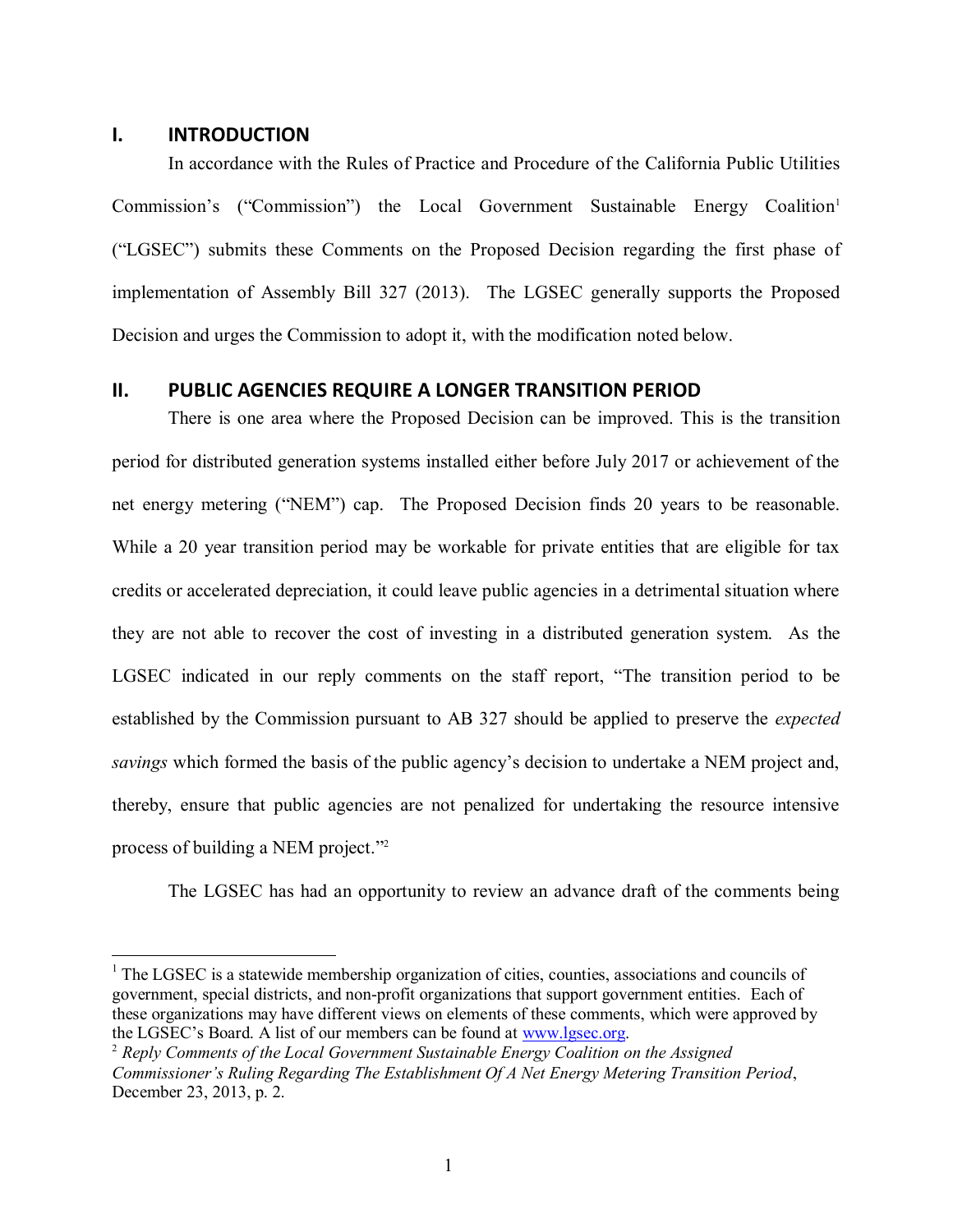submitted by the Net Energy Metering Public Agency Coalition ("NEM-PAC"). We concur with the arguments presented by NEM-PAC regarding longer break-even or payback periods for public agencies, their inability to write-off a bad investment (which necessity could occur if the payback period for public agencies is arbitrarily truncated by a decision by the Commission in this docket on the question of the transition period), and the statutory and regulatory requirements that apply to public agency investments in renewable energy.

If the Commission does not lengthen the transition period for all systems, it should establish a separate category of transition period for public agencies that take service under commercial, not residential, tariffs. Public agencies have invested on behalf of their constituents in renewable energy systems. The public should not be penalized by the change in State law. We note that one of our members, the City of Santa Monica, has indicated to the Commission its support for a 30 year transition period; see Attachment A.

The LGSEC also has a concern for our constituents who take service under residential service, who may also be adversely impacted by a transition period that may be less than the life of the system that was expected when the constituent installed the system. Many local governments are encouraging our residents and businesses to install renewable energy systems to help us reach our locally established climate and energy goals.

## <span id="page-3-0"></span>**III. THE COMMISSION SHOULD ADDRESS THE INCLUSION OF ENERGY STORAGE SYSTEMS**

The Proposed Decision on pp. 28-29 indicates the Commission will address the question of energy storage systems that support net energy metering in a later decision. The LGSEC encourages the Commission to commence this examination in the near future. The LGSEC concurs at this time with the preliminary findings in the Proposed Decision that energy storage should operate under the same terms as the distributed generation systems they support. Energy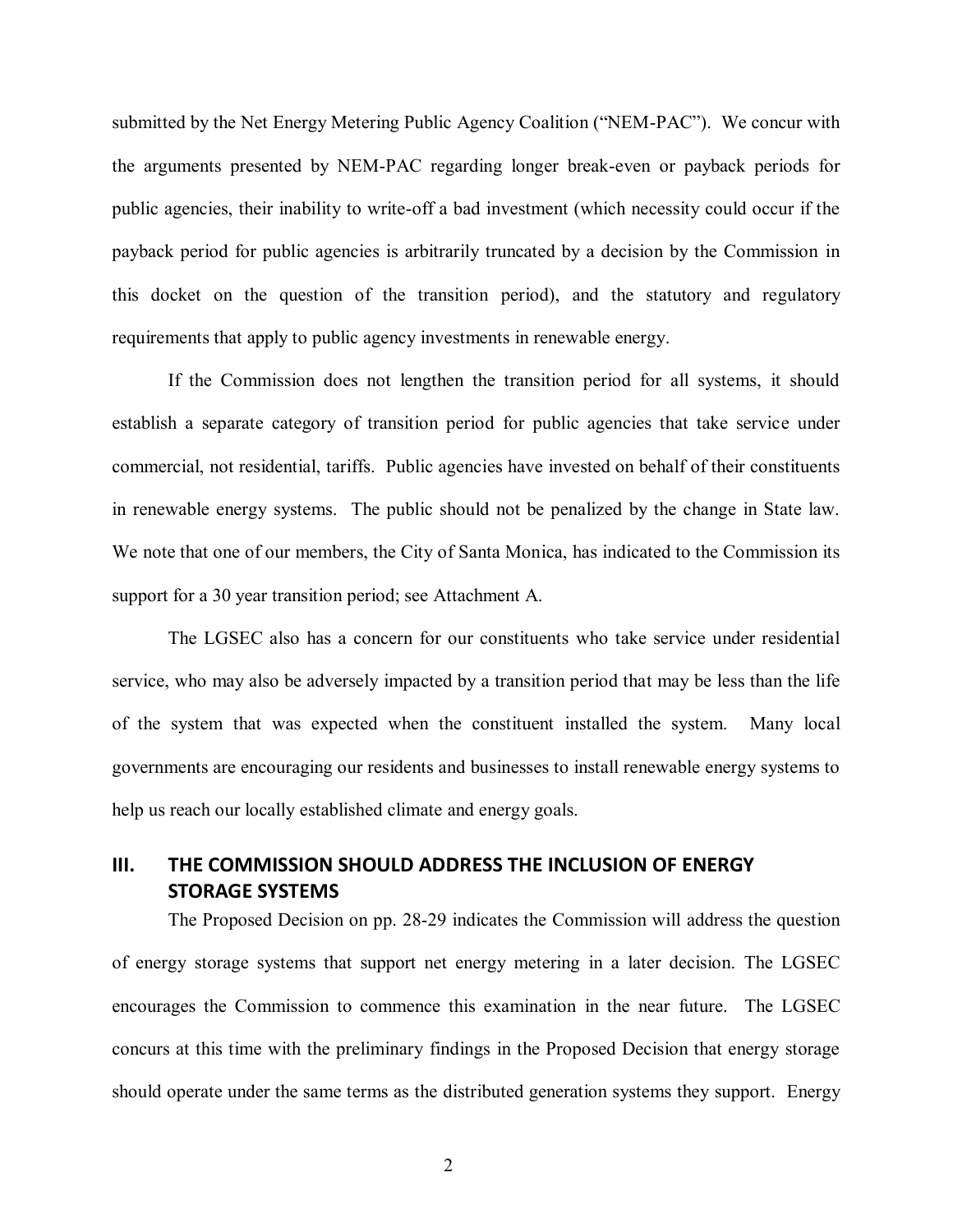storage is an important tool in the more robust utilization of distributed renewable energy, and the Commission should promote its use in net energy metering systems.

## <span id="page-4-0"></span>**IV. CONCLUSION**

The Commission should adopt the Proposed Decision with the modification described above. It is critical that local governments be able to recover their investments in renewable distributed generation, made under certain financial assumptions, governed by statutory and regulatory requirements, and supporting the policy goals of the State and locally elected governing boards and councils.

Respectfully submitted,

Jody Inder

Jody S. London Jody London Consulting P.O. Box 3629 Oakland, California 94609 Telephone: (510) 459-0667 E-mail: jody\_london\_consulting@earthlink.net

For THE LOCAL GOVERNMENT SUSTAINABLE ENERGY COALITION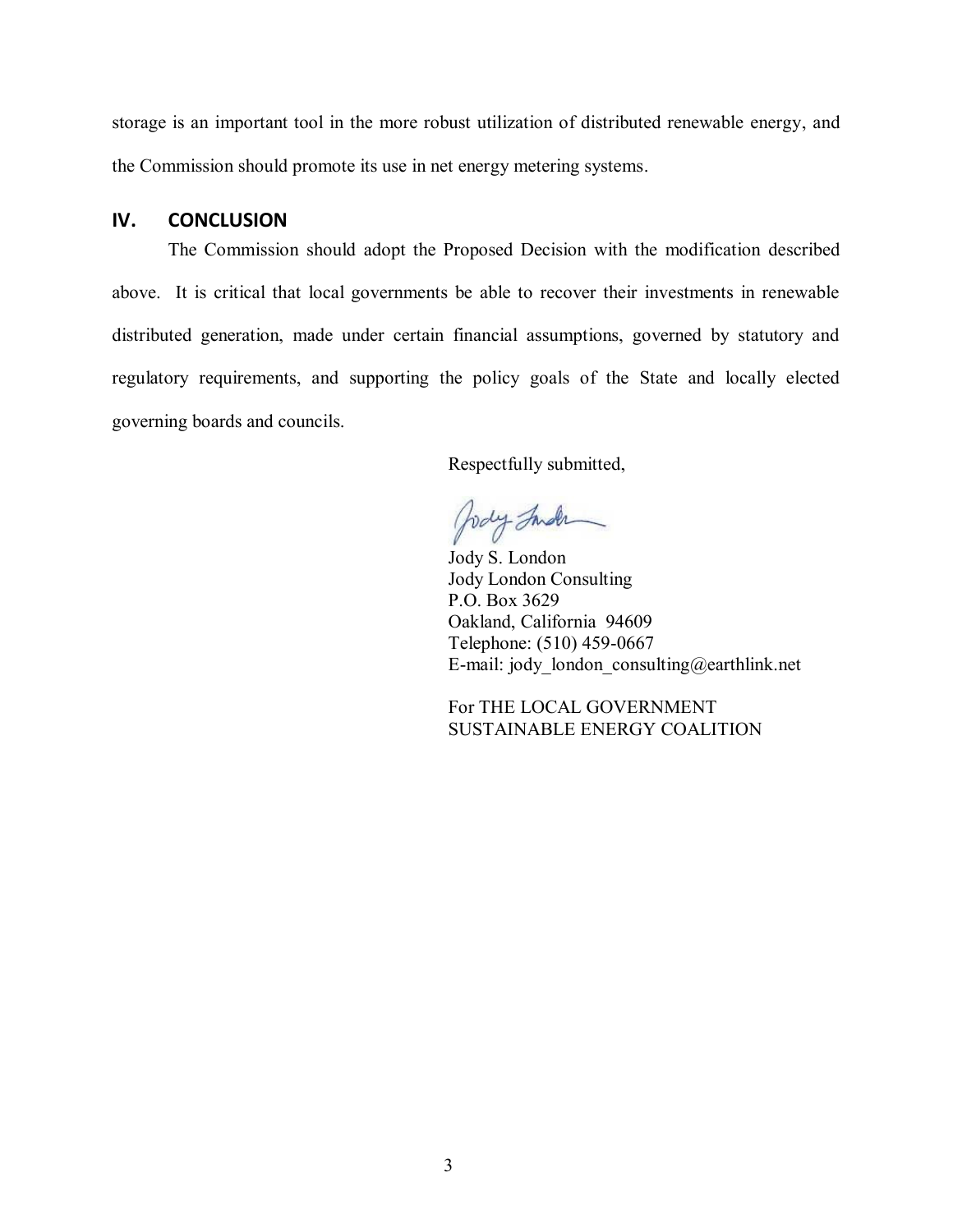#### **ATTACHMENT A**

#### **LETTER FROM THE CITY OF SANTA MONICA**



Mayor Pam O'Connor Mayor Pro Tempore Terry O'Day

Councilmembers Councimiembers<br>Gleam Davis<br>Robert Holbrook<br>Kevin McKeown **Tony Vazquez<br>Ted Winterer** 

March 4, 2014

Milce

Mr. Michael R. Peevey nn: micrige-ra.<br>President, California Public Utilities Commission<br>505 Van Ness Avenue San Francisco, CA 94102

Re: AB 327 Transition Period for Net Energy Metering (NEM) tariff

Dear President Peevey.

The City of Santa Monica has invested in solar energy for government facilities, and has encouraged residents and businesses to invest in solar power in order to achieve our community's environmental goals and as a defense photovoltaic systems.

The proposed decision issued by CPUC on February 20, 2014 states that "a 20-year transition period is consistent with some estimates of the expected useful life of such systems, reflected in<br>many existing power purchase agreements." However, the Santa Monica-Malibu Unified School District has entered into a power purchase agreement with a term of 25 years and would be<br>financially impacted if the NEM value changes after 20 years. We believe that a 30 year<br>transition period more accurately reflects t financial decision making process behind investments in renewable distributed generation.

Changing the NEM tariff for existing solar systems before the end of their useful life would introduce considerable uncertainty to the solar market in California, weakening the case for solar investments and making it more difficult for Santa Monica to achieve its distributed renewable generation and climate goals adopt a 30 year transition period for all solar systems interconnected before July 1, 2017, or the date on which the utility reaches its statutorily required net energy metering cap.

Sincerely,

EAM CC

Pam O'Connor Mayor

> 1685 Main Street • PO Box 2200 • Santa Monica • CA 90407-2:<br>tel: 310 458-8201 • fax: 310 458-1621 • e-mail: council@smgov.net CA 90407-2200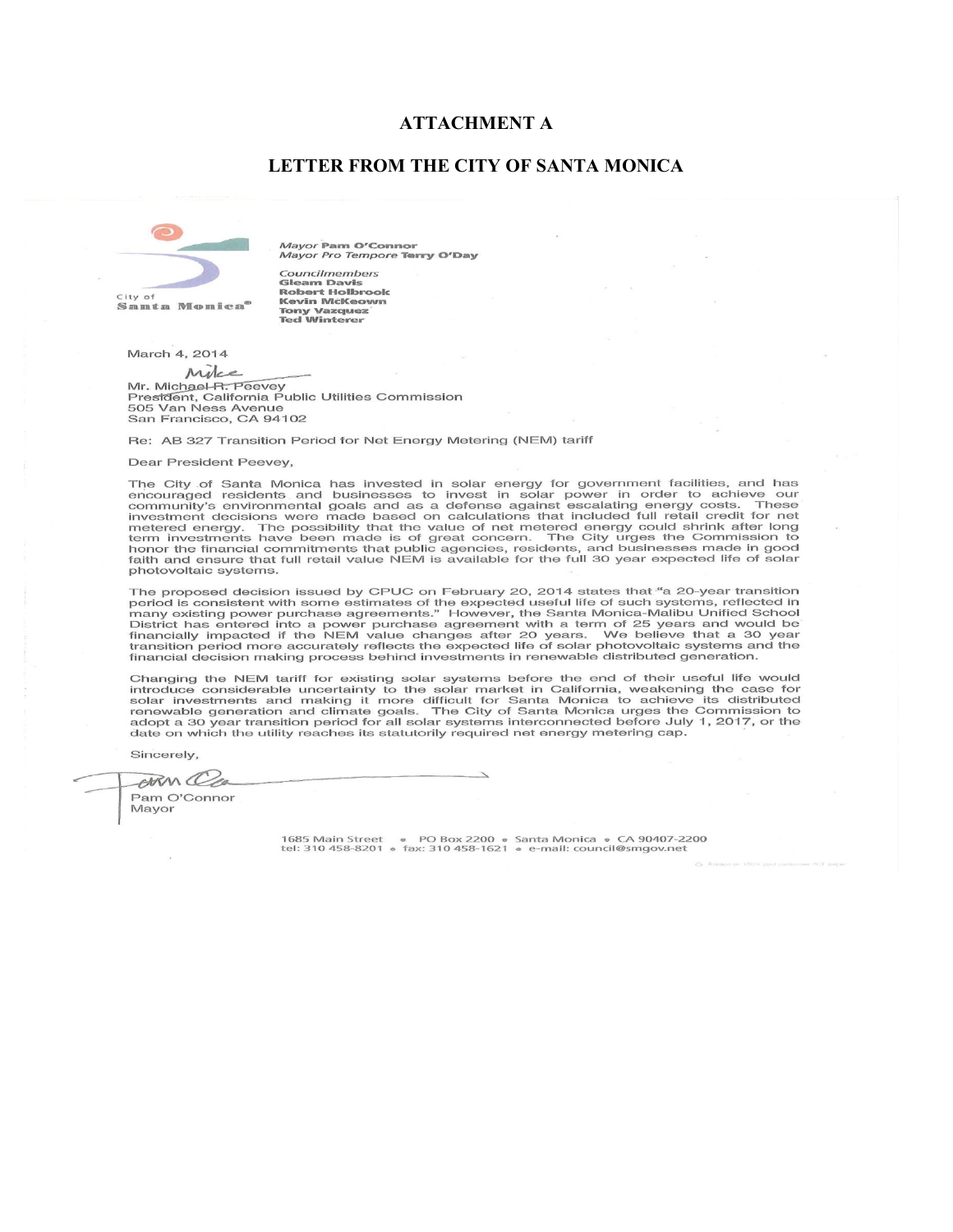## **EXHIBIT B**

## **RECOMMENDED CHANGES TO FINDINGS OF FACT, CONCLUSIONS OF LAW, AND ORDERING PARAGRAPHS**

## **Findings of Fact**

4. Public agencies defined as "this state, any state department, subdivision or agency, a county, county board of education, county superintendent of schools, city, public corporation, public district, regional transportation commission, or any joint powers authority by any of these agencies" have longer payback periods of 25 to 30 years.

45. The Governor's message to the legislature when signing AB 327 encourages the Commission to protect customers for the expected life of their NEM-eligible systems.

56. For residential and commercial customers, tTwenty years constitutes a reasonable payback period as contemplated in AB 327, in that existing analyses show that customers of allthese customer classes are likely to achieve full payback for system installation costs in this timeframe. For public agencies, thirty years constitutes a reasonable payback period as contemplated in AB 327, in that existing analyses show that customers of this customer class are likely to achieve full payback for system installation costs in this timeframe.

76. A 20-year The above transition period is consistent with the expected useful life of NEM PV systems as reflected in several contexts, including PPAs and financing agreements.

### **Conclusions of Law**

2. For residential and commercial customers, aA transition period of 20 years from the date of interconnection of a renewable generation system is consistent with Pub. Util. Code § 2827.1(b)(4). For public agencies, a transition period of 30 years from the date of interconnection of a renewable generation system is consistent with Pub. Util. Code §  $2827.1(b)(4)$ . "Public agencies" are defined as the state, any state department, subdivision or agency, a county, county board of education, county superintendent of schools, city, public corporation, public district, regional transportation commission, or any joint powers authority by any of these agencies.

## **O R D E R**

## **IT IS ORDERED that**:

1. Renewable generation systems installed by residential and commercial customers of Pacific Gas and Electric Company, San Diego Gas and Electric Company, and Southern California Edison Company taking service under a Net Energy Metering (NEM) tariff or contract prior to July 1, 2017, or the date on which a utility reaches its NEM transition trigger level, whichever comes first, shall remain on their previously applicable NEM rate structure for 20 years from the original year of interconnection of the renewable distributed generation system, except as otherwise provided in this decision. Renewable generation systems installed by public agency customers, as defined herein, of Pacific Gas and Electric Company, San Diego Gas and Electric